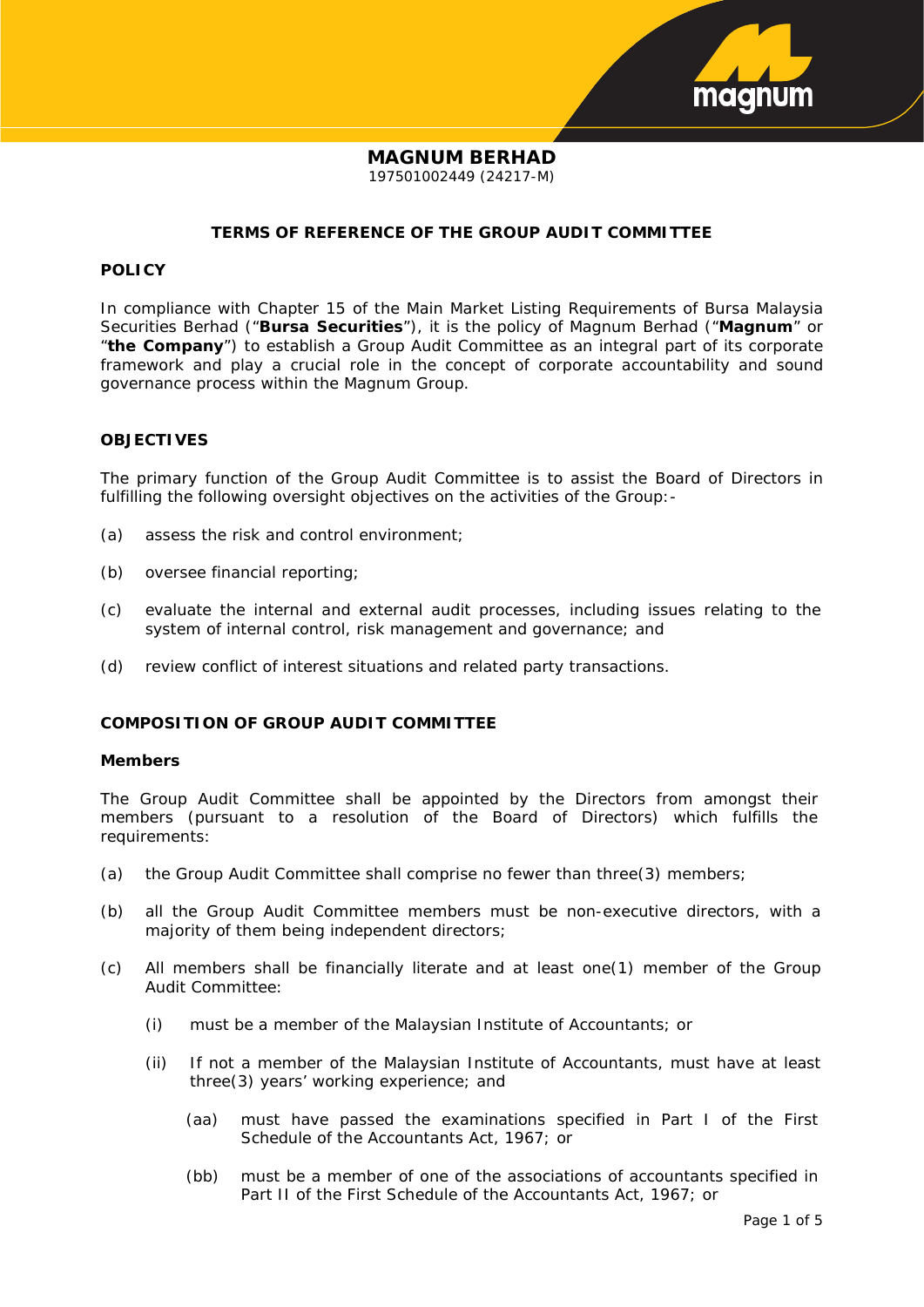- (iii) have either one of the following qualifications and at least three(3) years' post qualification experience in accounting or finance;
	- (aa) has a degree/masters/doctorate in accounting or finance; or
	- (bb) is a member of any professional accountancy organization which has been admitted as a full member of the International Federation of Accountants; or
- (iv) must have at least seven (7) years' experience being a chief financial officer of a corporation or having the function of being primarily responsible for the management of the financial affairs of a corporation; or
- (v) fulfils such other requirements as prescribed or approved by Bursa Securities;
- (d) no alternate director shall be appointed as a member of the Group Audit Committee;
- (e) any vacancy, which affects the composition, must be filled within three (3) months.
- (f) any former audit partner must have observed a cooling-off period of at least three years before one is eligible for appointment as the Group Audit Committee member.

## **Chairman**

The members of the Group Audit Committee shall elect a Chairman, from among their members, who shall be an Independent Non-Executive Director. The Chairman of the Group Audit Committee shall not be Chairman of the Board.

## **Secretary**

The Company Secretary ("**Secretary**") of Magnum shall serve as Secretary of the Group Audit Committee.

#### **Review of Composition of Group Audit Committee**

The Board of Directors through the Nomination Committee shall review the term of office and performance of the Group Audit Committee and each of its members annually to determine whether the Group Audit Committee and members have carried out their duties in accordance with the terms of reference.

## **MEETINGS AND REPORTING PROCEDURES**

- (a) The Group Audit Committee shall meet as often as the Chairman deems necessary but not less than four(4) times a year, with each meeting planned to coincide with key dates in the Company's financial reporting cycle.
- (b) The Group Audit Committee shall meet at least twice(2) a year with the external auditors to discuss any matters with the Committee without the presence of Executive Board members and employees of the Company.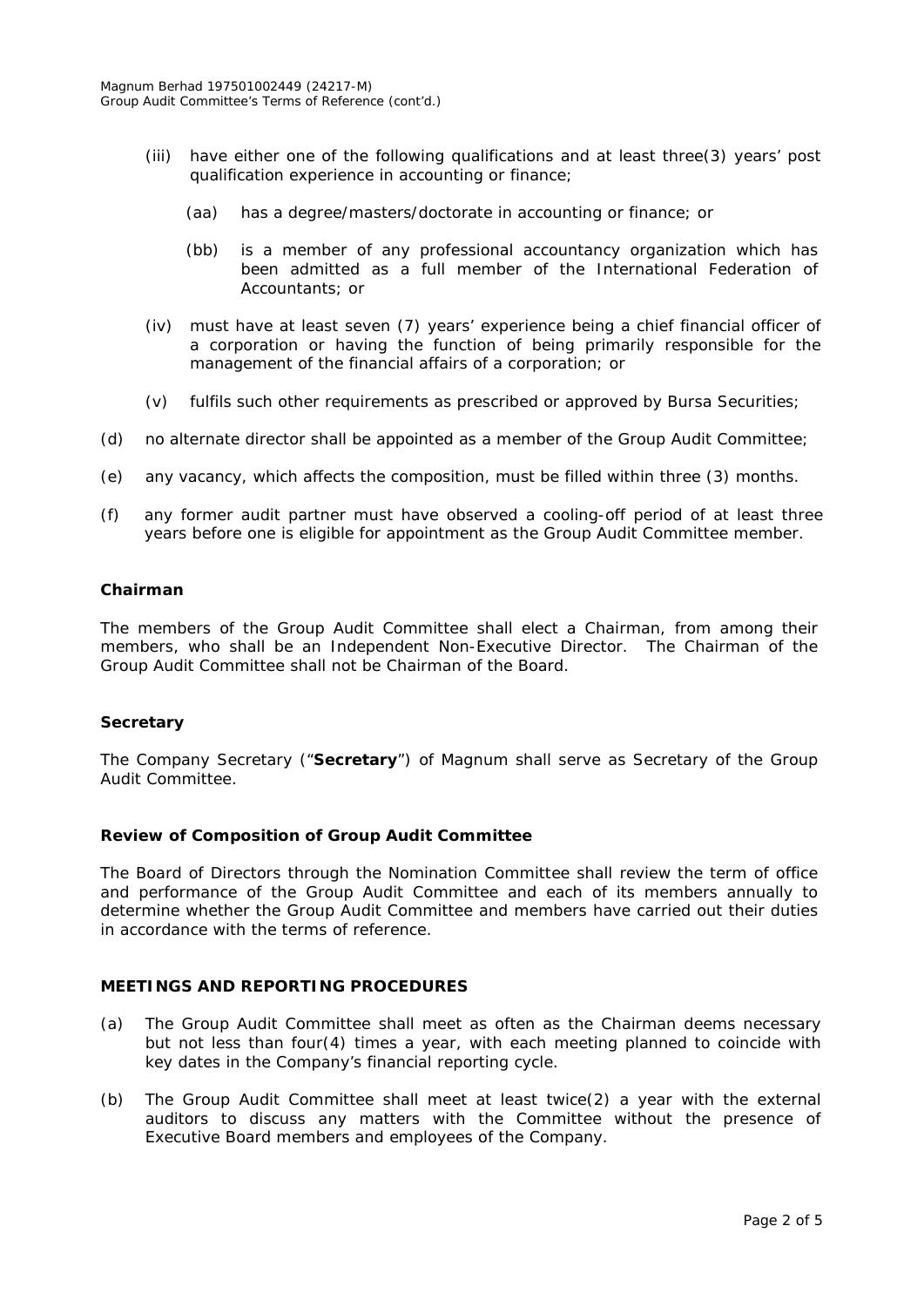- (c) The Chairman of the Group Audit Committee shall engage continuously with senior Management, such as the Chairman, the Executive Director, Chief Financial Officer, the Head of Group Internal Audit and external auditors in order to be kept informed of matters affecting the Group.
- (d) To form a quorum in respect of a meeting of the Group Audit Committee, the majority of its members present at the meeting must be Independent Directors Non-Executive directors.
- (e) The Secretary is responsible for:
	- (i) drawing up the agenda together with the Chairman, and circulating it, supported by explanatory documentation, to the committee members prior to each meeting;
	- (ii) recording attendance of all members and invitees;
	- (iii) recording all proceedings, and preparing and keeping minutes of all meetings; and
	- (iv) circulation of the minutes to all Board members at each Board Meeting.
- (f) The Group Audit Committee shall regulate the manner of proceeding of its meetings, having regard to normal conventions on such matter.
- (g) The Chief Financial Officer and the Head of Group Internal Audit should normally attend meetings upon invitation of the Committee. Other directors, employees and representatives of the external auditors shall attend any particular Group Audit Committee meeting only at the Committee's invitation, specific to the relevant meeting.
- (h) The Group Audit Committee shall prepare an annual report to the Board that provides a summary of the Committee's work in the discharge of its functions and duties for that financial year and how it has met its responsibilities for inclusion in the Company's annual report.

## **AUTHORITY OF THE GROUP AUDIT COMMITTEE**

The Group Audit Committee shall have the authority to:

- (a) investigate any matter within its terms of reference and all employees are directed to cooperate with any request made by the Committee;
- (b) have the resources which are required to perform its duties;
- (c) have full and unrestricted access to any information pertaining to the Company;
- (d) have direct communication channels with the external auditors and person(s) carrying out the internal audit function or activity;
- (e) obtain, at the expense of the Company, outside legal or other independent professional or other advice it considers necessary;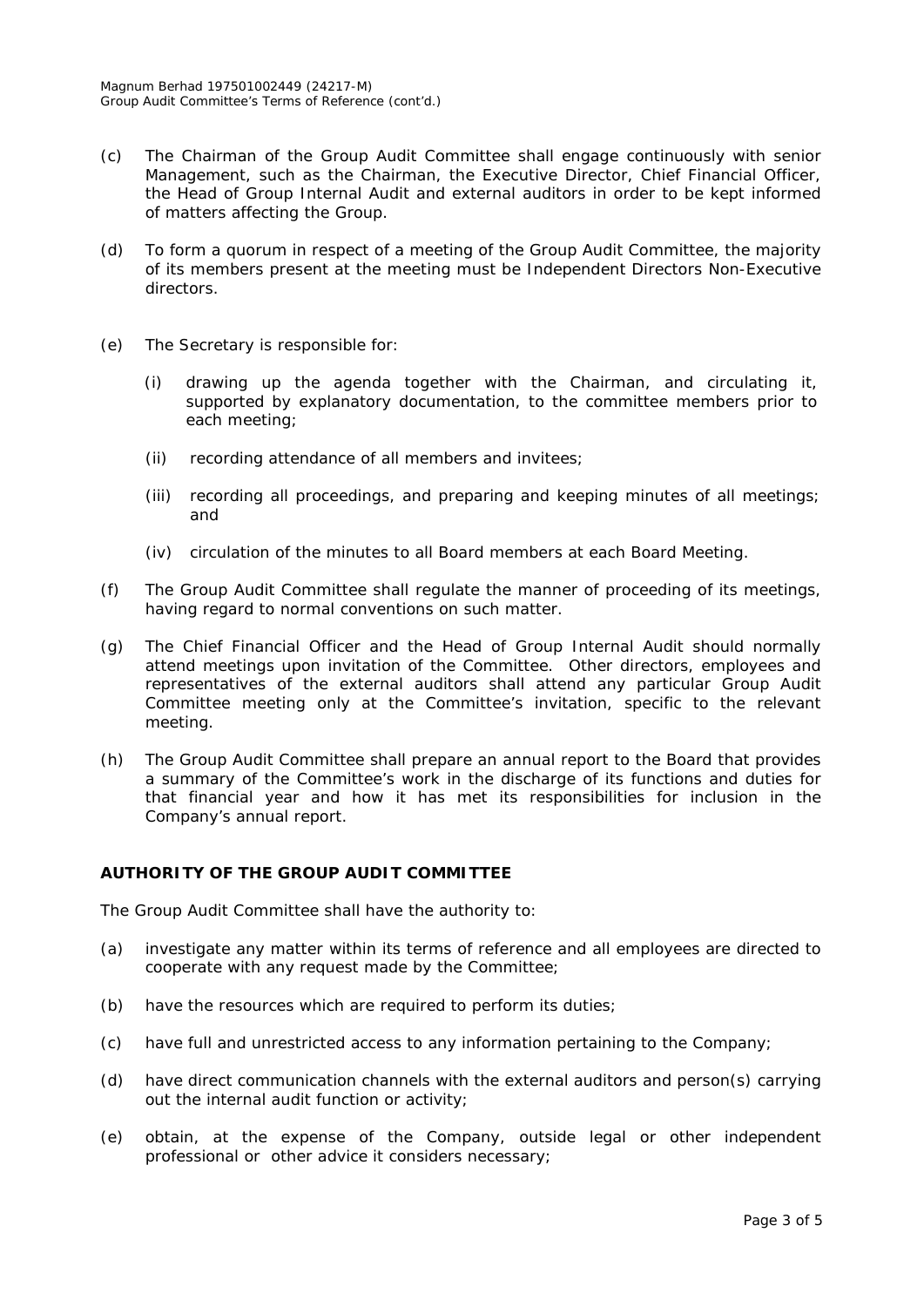- (f) convene meetings with the external auditors, the internal auditors or both, excluding the attendance of other Directors and employees of the Company, whenever deemed necessary;
- (g) report promptly any breaches of the Main Market Listing Requirements, which have not been satisfactorily resolved by the Board, to the Bursa Securities; and
- (h) to convene a meeting, upon request of the external auditors, to consider any matter the external auditors believe should be brought to the attention of the Directors or shareholders.

# **FUNCTIONS OF THE GROUP AUDIT COMMITTEE**

In fulfilling its primary objectives, the Group Audit Committee shall undertake the following responsibilities and duties and report to the Board of Directors:

- (a) Review the quarterly results and year-end financial statements, prior to the approval of the Board of Directors, focusing particularly on:
	- (i) changes in or implementation of major accounting policies and practices;
	- (ii) significant matters highlighted including financial reporting issues, significant judgments made by Management, significant and unusual events or transactions, and how these matters are addressed;
	- (iii) significant adjustments arising from the audit;
	- (iv) going concern assumptions; and
	- (v) compliance with accounting standards, regulatory and other legal requirements.
- (b) Review the annual performance assessment of external auditors including the suitability, competency and independence of the Company's external auditors.
- (c) Recommend the nomination, appointment, re-appointment of external auditors, the audit fee and address any question of resignation or dismissal before making recommendations to the Board; and evaluate if there is reason (supported by facts) to believe that the Company's external auditors are not suitable for re-appointment.
- (d) Review/discuss with the external auditors:
	- (i) the independence and objectivity of the external auditors and their services, including non-audit services and professional fees, so as to ensure a proper balance between objectivity and value for money;
	- (ii) the audit scope and plan, including any changes to the planned scope of the audit plan, and ensure co-ordination where more than one audit firm is involved;
	- (iii) its evaluations of the system of internal control;
	- (iv) the results of the interim (if any) and final audits and the Management's response thereto, including the status of previous audit recommendations;